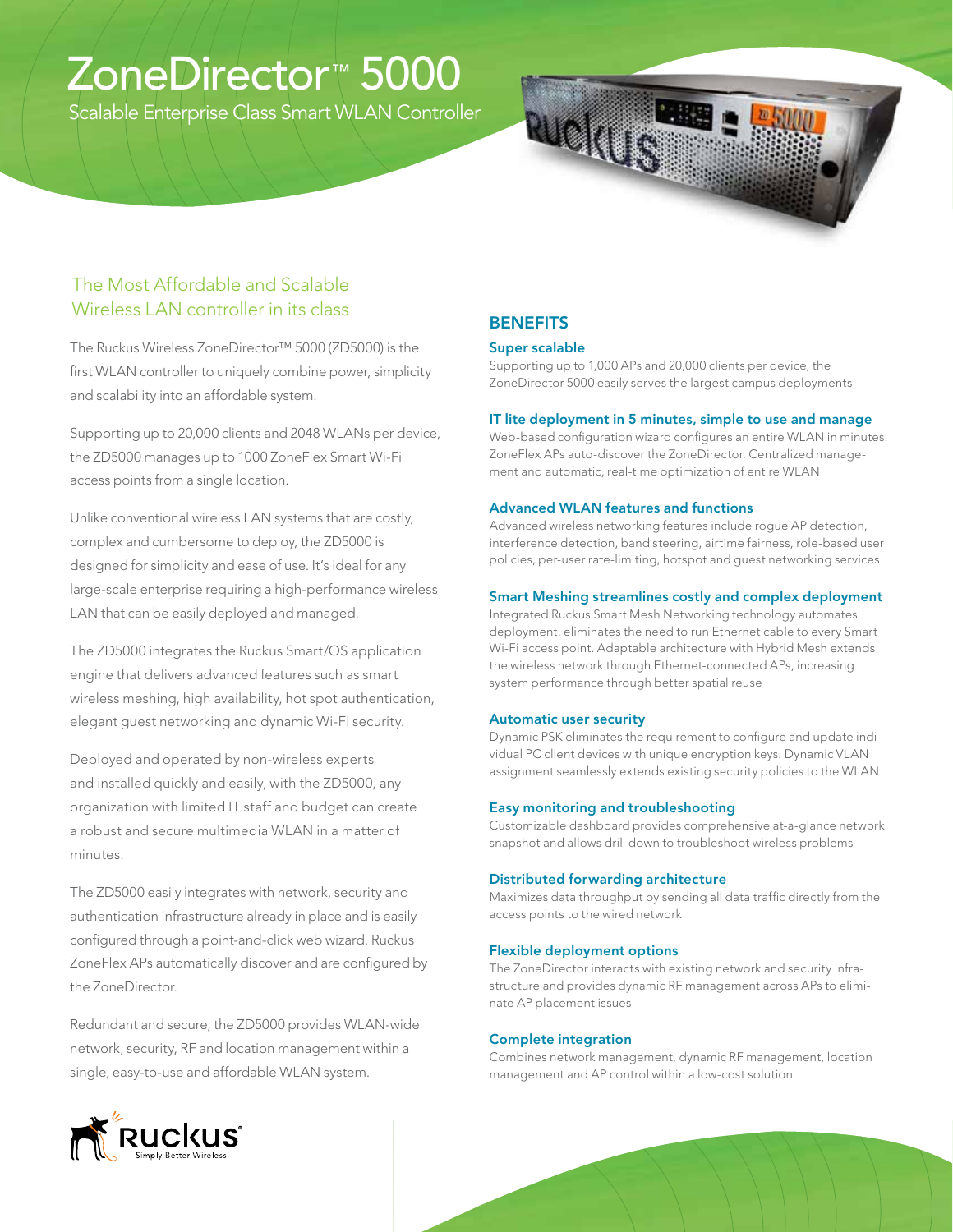# ZoneDirector 5000 Centralized Enterprise Smart WLAN Controller



The ZD 5000 has multiple I/O port configuration options, is field upgradable and can be deployed anywhere within a Layer 2/3 network. All ZoneFlex APs are dynamically discovered and automatically provisioned by the ZoneDirector.

# Simple to Deploy

The Ruckus ZD5000 integrates seamlessly with existing switches, firewalls, authentication servers and other network infrastructure. The ZoneDirector can be placed within any Layer 2/3 network. All Ruckus ZoneFlex APs (wired or meshed) then automatically discover the Ruckus ZoneDirector, self configure and become instantly manageable. Ruckus Smart Redundancy ensures high network availability and is easy to use with automatic synchronization of configuration and authorized users between ZoneDirectors.

# Simple to Manage

Once up and running the ZD5000 automatically manages the ZoneFlex network of APs — automatically adjusting transmit power levels and RF channel assignments as needed, to avoid interference, prevent adjacent APs from interfering and enable redundant coverage in the event of an AP failure. Configuration changes can easily be applied to multiple APs, or the entire system, simultaneously. A customizable dashboard provides instant access to a variety of client and network information and events, and a real-time heat map displays AP locations and signal coverage, as well as your Ruckus Smart Meshing topology.

ZoneDirector Smart WLAN systems integrate a unique performance utility from Ruckus called SpeedFlex™. Ruckus SpeedFlex allows administrators to locally or remotely determine client Wi-Fi performance over the wireless LAN. With SpeedFlex, administrators can now better plan, troubleshoot, monitor and measure WLAN performance, eliminating the need to use Internet-based speed tools that often provide inaccurate results of the local Wi-Fi environment.

# HARDWARE FEATURES

- • 2U rackmountable chassis footprint
- Dual, hot-swappable PSU
- Redundant, field swappable fans
- Easy discovery from PC using UPnP
- Multiple I/O port configuration options
- Two 1000 Mbps ports for full redundancy
- • Lifetime warranty coverage

# SOFTWARE FEATURES

Central control and configuration of up to 1000 ZoneFlex APs

- Support for 2048 WLANs
- Easy-to-use setup wizard
- Ultra-intuitive GUI
- 1+1 redundancy with auto synchronization
- Smart Mesh Networking control and monitoring
- Real-time client admission control
- Load-balancing
- Customizable dashboard
- • Dynamic RF channel and power management
- • Quality of Service with WLAN prioritization, band steering\* and airtime fairness
- Integrated captive portal
- Native ActiveDirectory/RADIUS/LDAP support
- Local authentication database
- Dynamic VLAN assignment
- Guest networking
- **Dynamic generation of unique Pre-Shared Keys**
- Rogue AP detection and graphical map view
- Aeroscout location services support
- Hot spot authentication using WISPr
- **WISPr Smart Client Support**
- Performance monitoring and statistics
- Limited lifetime warranty

\*for ZoneFlex 7962, 7762 and 7363 dual-band access points

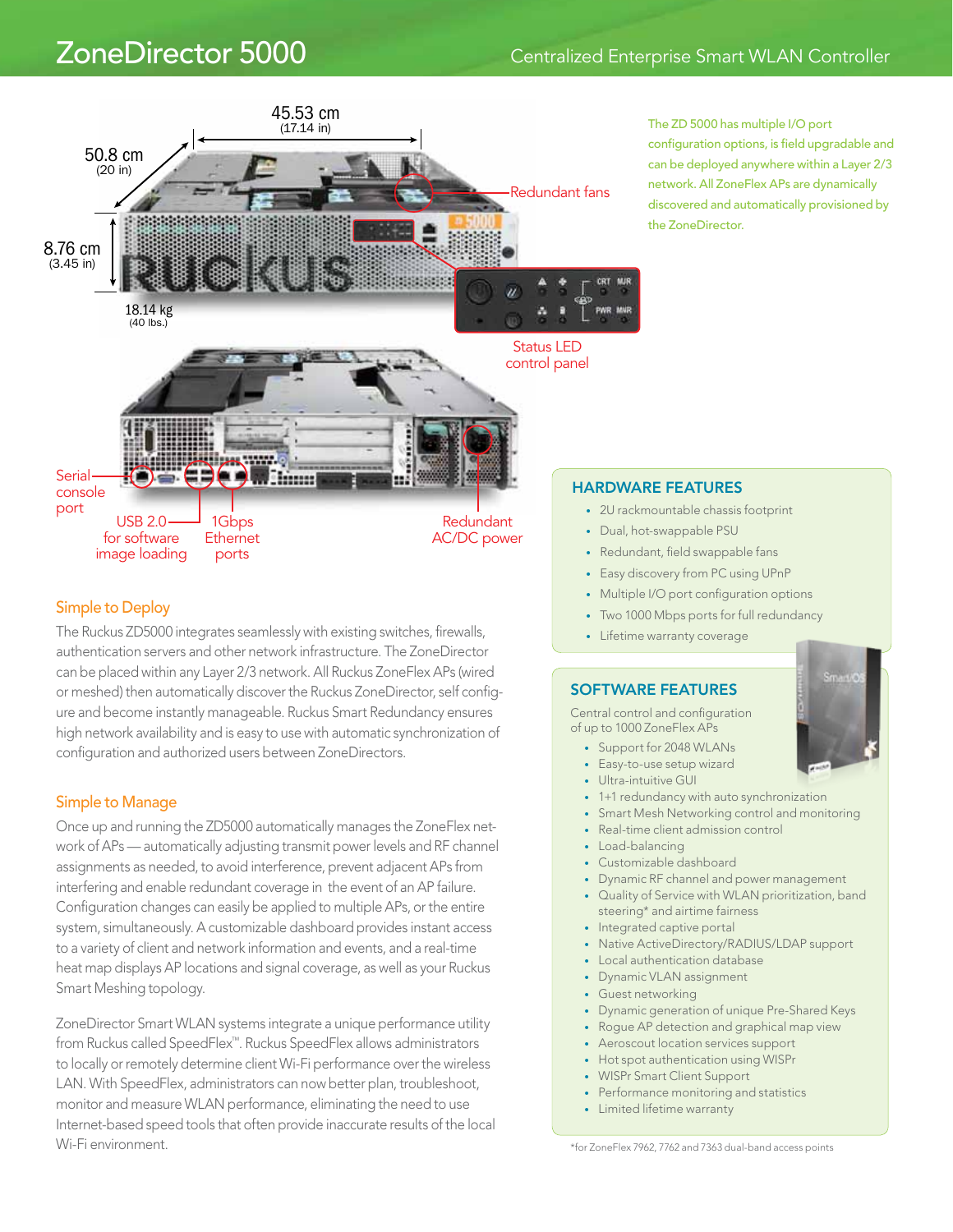# ZoneDirector 5000 Centralized Enterprise Smart WLAN Controller

The ZD5000 provides a detail map view that lets administrators quickly see the Wi-Fi network topology for all ZoneFlex Smart Wi-Fi access points.



# Simple to Secure

The ZD5000 provides innovative new techniques that simplify and automate Wi-Fi security. In addition to enterprise-class 802.1X support and dynamic VLAN assignment capabilities, the ZD5000 supports a patented Dynamic Pre-Shared Key (PSK) capability that streamlines WLAN security.

First-time users plug their computers into the LAN and specify a URL that directs them to a captive web portal for a one-time authentication. After successful authentication, the ZoneDirector automatically configures the client system with the designated SSID and a dynamically-generated encryption key. The key is bound to the client, and can be removed upon expiration when the user or the user's device is no longer trusted.

The ZD5000 centralizes authentication and authorization decisions for all APs, providing secure admission control across the WLAN. It works with any backend authentication database such as RADIUS and ActiveDirectory and also comes with an internal authentication database. Additionally, clients can be dynamically assigned to a VLAN based on their RADIUS attributes.

## Avoid Interference, Maximize Performance and Extend Reach with BeamFlex

Ruckus BeamFlex™, a patented Wi-Fi beam-steering technology, ensures predictable performance for multimedia traffic applications and extends range to eliminate Wi-Fi deadspots. With ZoneDirector, the value of BeamFlex is extended beyond a single access point to the system-wide WLAN and smart wireless meshing.

The ZoneDirector automatically controls the channel assignments and transmit power of all ZoneFlex Smart Wi-Fi APs. And with BeamFlex, the ZoneFlex system continuously picks the best path for every packet, to both clients outside the network and mesh APs inside the network, automatically avoiding interference, to guarantee the highest quality of service.

# Smart Mesh Networking Increases Flexibility, Reduces Costs

Ruckus Smart Mesh Networking enables self-organizing and selfhealing WLAN deployment. It eliminates the need to run Ethernet cables to every AP, allowing administrators to simply plug in ZoneFlex APs to any power source and walk away. All configuration and management is delivered through the ZoneDirector Smart WLAN controller. APs can also be daisy-chained to mesh APs to extend the mesh and take advantage of spatial reuse. Smart meshing uses patented Smart Wi-Fi technology to extend range and control Wi-Fi signals to minimize inter-nodal hops that degrade performance and automatically adapt Wi-Fi connections between nodes to maintain ultra high reliability.



SpeedFlex™ is a unique wireless performance test tool integrated within the ZoneFlex™ family of centralized controllers that measures the Wi-Fi throughput of associated wireless LAN clients.